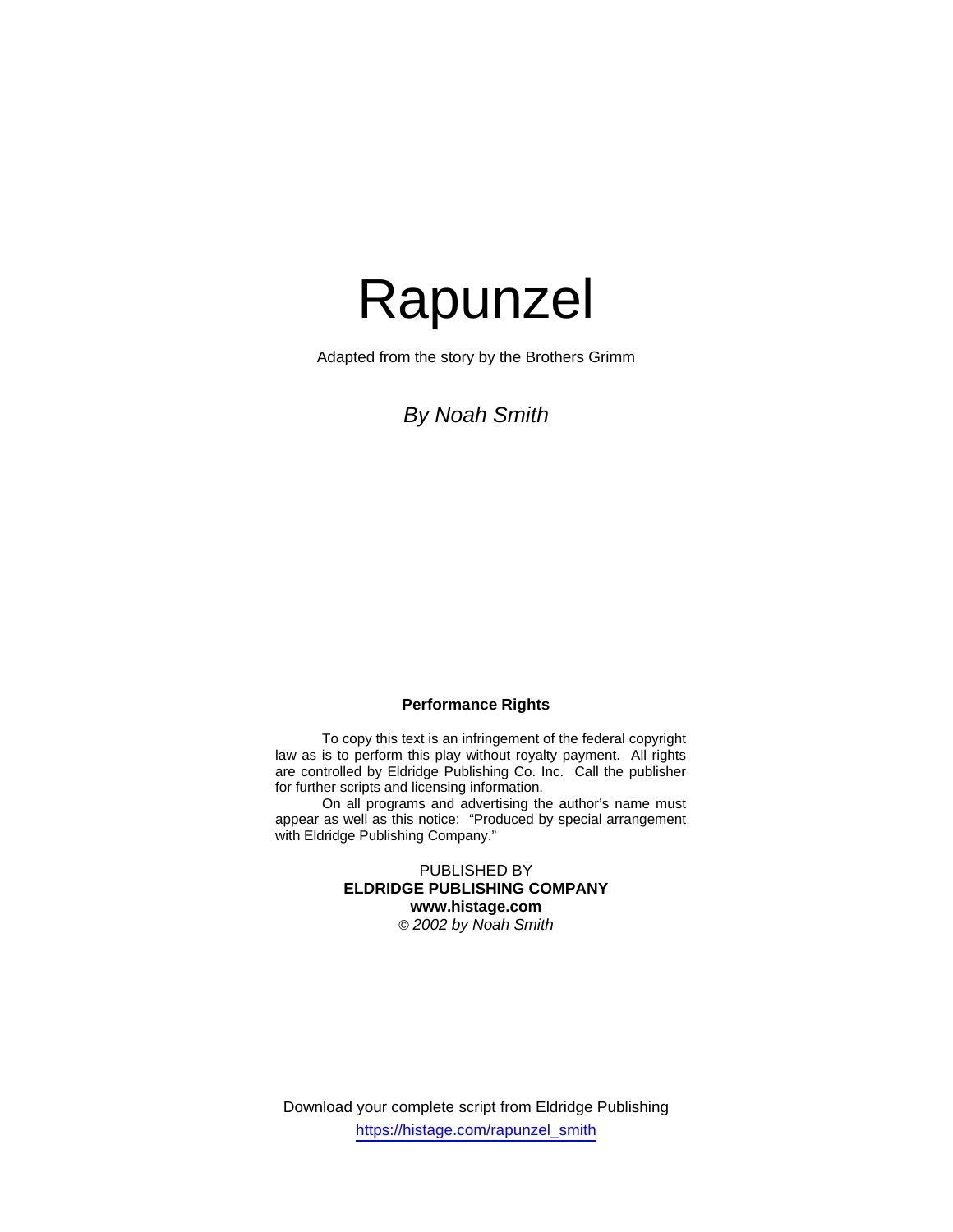# *- 2 -*

#### **STORY OF THE PLAY**

 There's more to Rapunzel than just her long, long, hair! Here's the real story. Years ago, Gothel, rumored to be a witch, seized the newborn baby of a couple who stole rampion from her garden. She named the baby Rapunzel which is German for rampion because rampion is not a very pretty girl's name!

 So Gothel locked the baby in a high tower and eventually the child grew up, raised by Gothel and by her parents who talked to her from the ground. Rapunzel's father, fancying himself a scholar, taught her how all the planets revolve around a flat earth, and her mother, who thought herself wise in the ways of the world, taught Rapunzel never to have an opinion of her own

 One day a goofy prince who rides in on stick horse, sees a way to climb up the tower on Rapunzel's hair and vows to free her. But Gothel kidnaps Rapunzel to keep from losing her. That's when our fairytale heroine frees herself and learns how to survive on her own by becoming a hairdresser and getting her own apartment. She returns to tell her parents, Gothel, and the prince that she will make her own decisions now. And as for a "happily ever after," let's just say perhaps the ending is more of a beginning!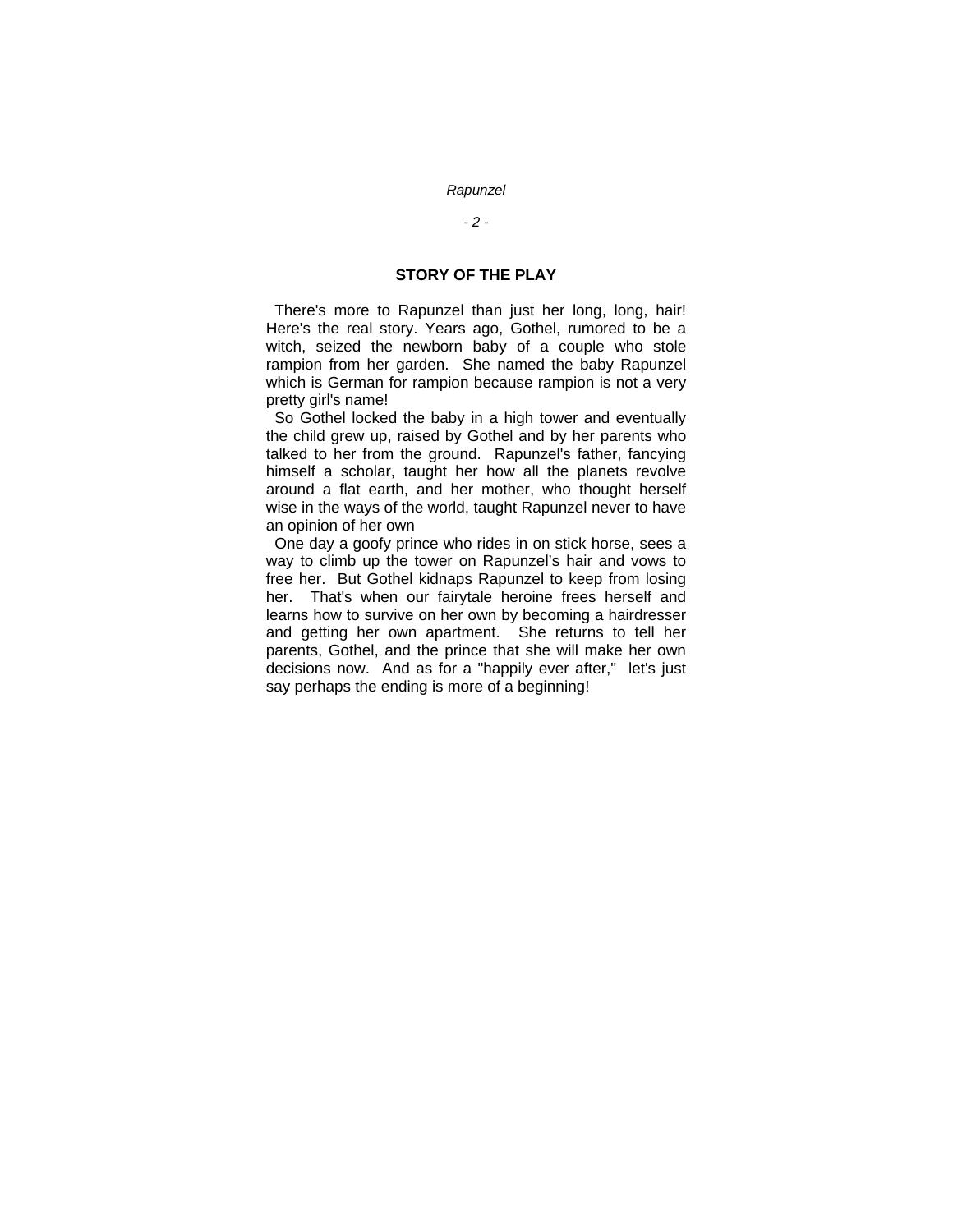*- 3 -* 

# **CAST OF CHARACTERS**

*(2 m, 3 w, 2 flex)* 

**STRUTZ:** A minstrel, the singer.

**FRETZ:** A minstrel, the guitar player.

**WILHELM:** Rapunzel's father.

**SABINA:** Rapunzel's mother.

**GOTHEL:** An old woman, said to be a witch.

**RAPUNZEL:** Daughter of Wilhelm and Sabina.

**PRINCE RUPERT:** A prince.

**Setting:** Outside of Wilhelm and Sabina's house and Gothel's tower in Central Europe, 1700s. On one side of the stage is the small house belonging to Wilhelm and Sabina. On the other is Gothel's tower. It is a very large tower which must be strong enough that actors can climb up it from the outside (which will require some sort of ladder structure). There must also be some way to climb to the top from the inside. At the top of the tower is a balcony, large enough to accommodate three actors comfortably. At the foot of the tower is a garden. Behind the tower are some hedges or bushes, brambly ones, large enough to provide an invisible escape for actors going up and down in the tower.

**Props:** Guitar, vegetables to pick, wrapped doll baby, chalkboard and pointer, long braid of hair (rope), bag lunch, hairbrushes, stick horse, scissors, cauldron, bandage for head, pack, orange, funny wig, big red fright wig, bag of gold, dummy of Rupert.

*\*See Author's production notes at end of playbook.*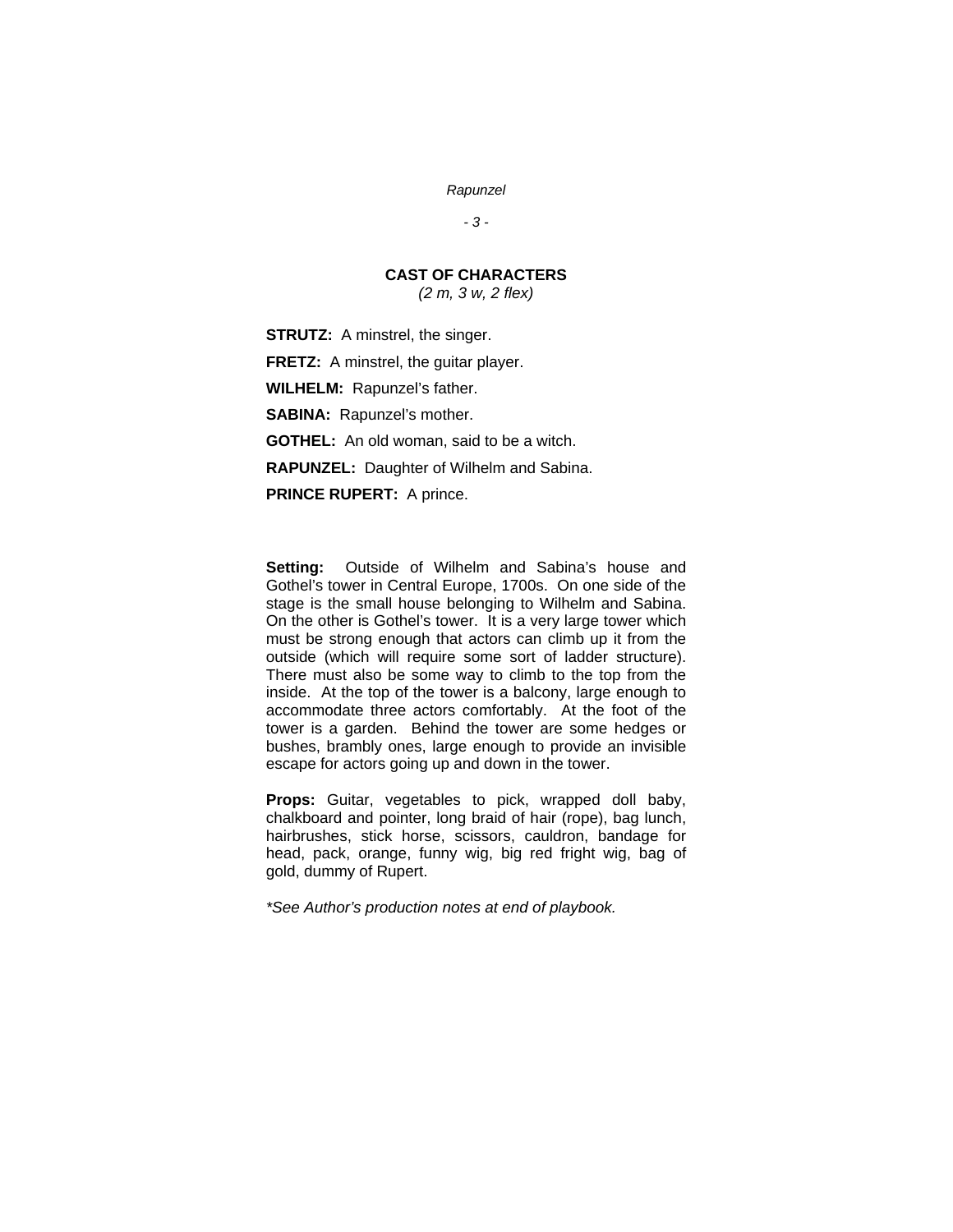*- 4 -* 

RAPUNZEL was presented by the Summer Theatre at Mount Holyoke College, at the Outdoor Theatre on the Mount Holyoke College Campus, July 4-7, 2001. Susan Daniels, Artistic Director; Tom Reing, Director; Christie Phillips, Scenery Designer; Ilene Goldstein; Costume Designer; Walter Mantani, Sound Designer; Allison Loos, Properties Designer; Emma Sonduck, Stage Manager; Jay Miller, Technical Director.

The cast, in order of appearance, was as follows:

STRUTZ -- Ronni Jane Reich FRETZ -- Alec Nelson WILHELM -- Greg Black SABINA -- Heather Strycharz GOTHEL -- Sharona Mizrachi RAPUNZEL -- Courtney Costello PRINCE RUPERT -- Steve French

The original production included the original song *"When at Last I'm Free"* by Jackie Chatham. Additional music was composed by Ronni Jane Reich.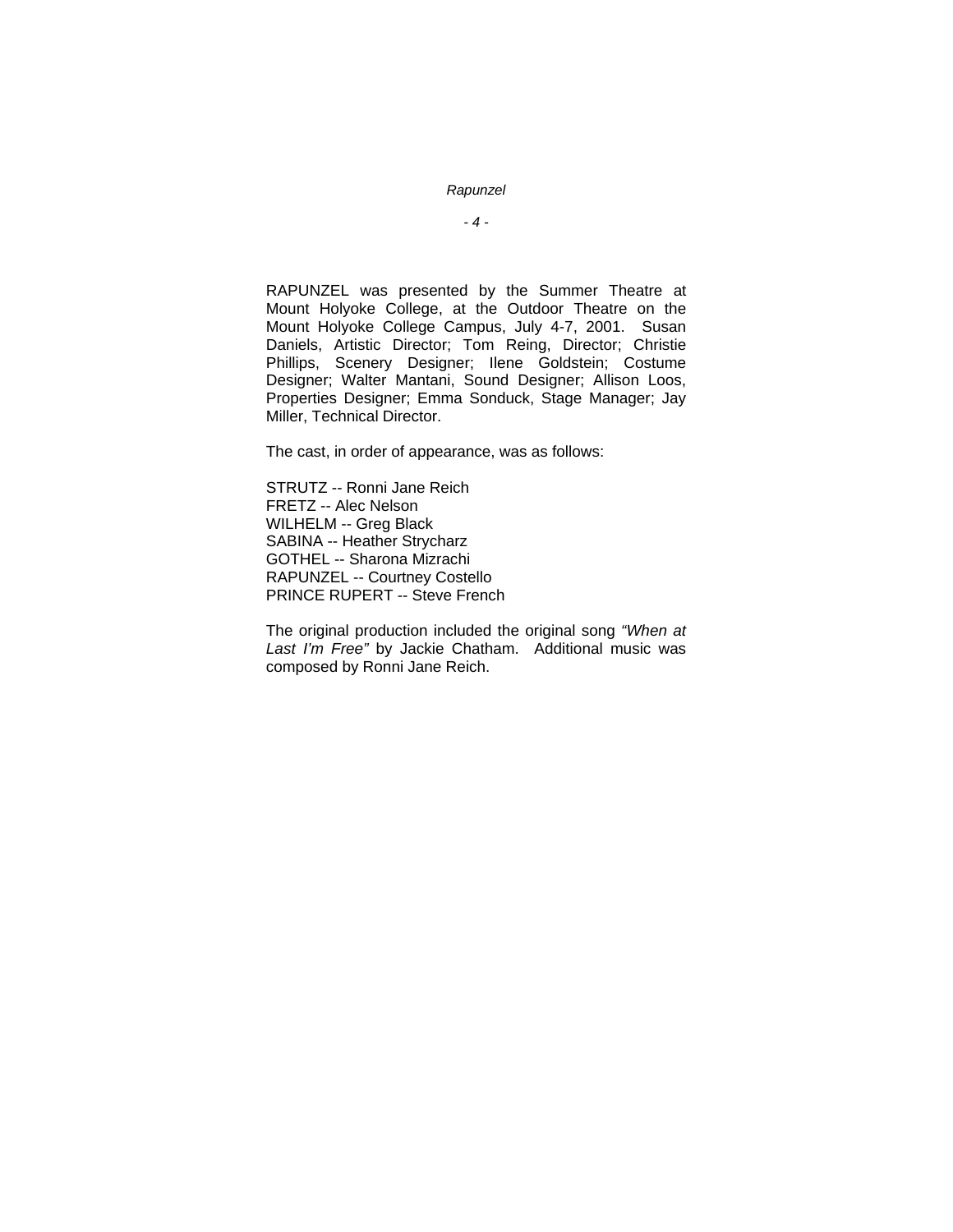*- 5 -* 

## **ACT I**

*(AT RISE: STRUTZ and FRETZ enter, looking lost. They are wandering minstrels. Strutz is the vocalist, though much of her singing is recitative. Her partner is Fretz who plays the guitar.)* 

FRETZ: We're never going to find it!

STRUTZ: It's around here somewhere, I promise. I --*(Sees the audience.)* Look!

FRETZ: People!

STRUTZ: Our audience!

FRETZ: Our public!

STRUTZ: The folks who paid to see us here today!

FRETZ: The -- what? Paid? These people paid money to see us?

STRUTZ: Well, yes.

FRETZ: Oh! I don't like that! That means they're going to want to get their money's worth! We're going to have to tell a pretty great story.

STRUTZ: Which, of course, we will. We are, after all, the finest minstrels in all the land. I am Strutz!

FRETZ: And I am Fretz!

STRUTZ: And we are here to sing the story of --

FRETZ: \_\_\_\_\_\_ *(Title of the last play the theatre produced.)* 

STRUTZ: Fretz, I don't think that's right.

FRETZ: *(Taking out a piece of paper.)* Look, it says right here, Strutz -- *(Name of theatre.)* will perform *(Title of last play.)* … *(Date of last play.)* … Oh.

STRUTZ: Oh great! So what story are we telling today? *(Audience tells HER.) "*Rapunzel"? Oh! I know that story! With the hair!

FRETZ: And the tower!

STRUTZ: And the prince!

FRETZ: And the troll under the bridge!

STRUTZ: No, Fretz -- look, forget it. *(To audience.)* We'll need your help for this one. This story is full of thrills! *(FRETZ plays a guitar chord.)* Chills! *(Guitar chord.)* And surprises! *(Guitar chord.)*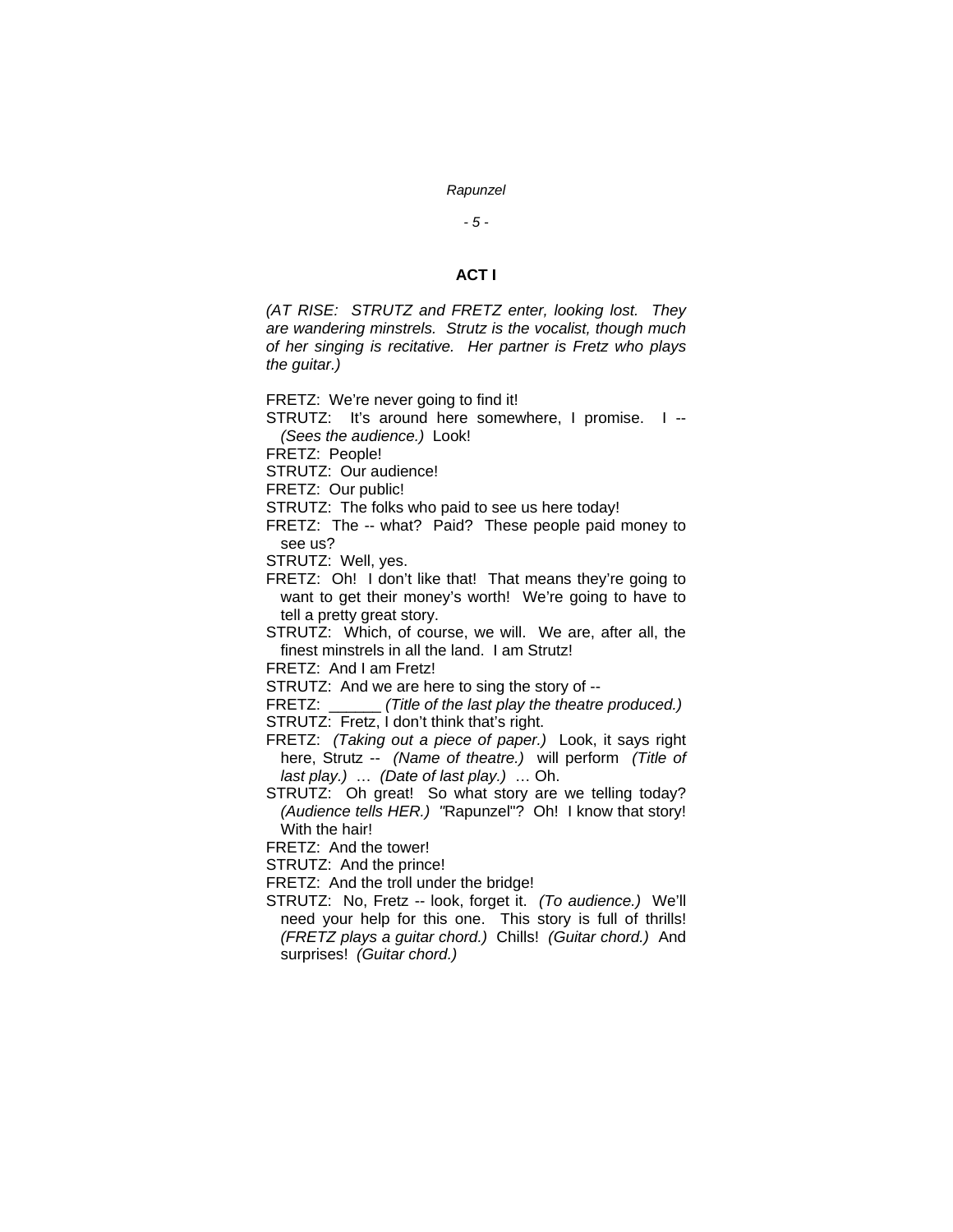*- 6 -* 

- FRETZ: So, when you see something thrilling, you need to say "Oooh!" Try that ... one, two, three, thrilling! *(Audience responds.)*
- STRUTZ: Now, when something is chilling, you need to say "Brr!" Try it … one, two, three, chilling! *(Audience responds.)*
- FRETZ: And if it's a surprise, you say "Bum bum baah!" Try that. One, two, three, surprise! *(Audience responds.)*

STRUTZ: Excellent! So! Let's begin. *(FRETZ plays guitar as STRUTZ sings or recites.)*  LONG AGO, IN A FAR OFF PLACE,

 LIVED A YOUNG WIFE WHO WAS FAIR OF FACE HER HUSBAND, TOO, WAS HANDSOME AND STRONG AND THEY EXPECTED A CHILD BEFORE TOO LONG.

*(SABINA and WILHELM enter. Sabina is very pregnant.)* 

WILHELM: Are you all right? Sabina, my dear? Can I get you anything? Anything at all? SABINA: Wilhelm. WILHELM: Yes? SABINA: Be quiet for just a minute! I need to sit down. WILHELM: Okay, okay, sure!

*(WILHELM helps SABINA sit on a stump or something.)*

SABINA: Ow! WILHELM: Is it time? Is the baby coming? SABINA: No! No! I sat on a twig. WILHELM: Oh! … I love you, Sabina. SABINA: And I love you, Wilhelm. STRUTZ: *(Sings or recites.)* BOTH HEARTS BURNED WITH LOVING FIRE BUT THERE WAS ONE THING SABINA STILL DESIRED. SABINA: I wish I could have... WILHELM: Yes? Yes? SABINA: Oh, no, it's impossible! WILHELM: Nothing is impossible! For you dear, I will do anything!